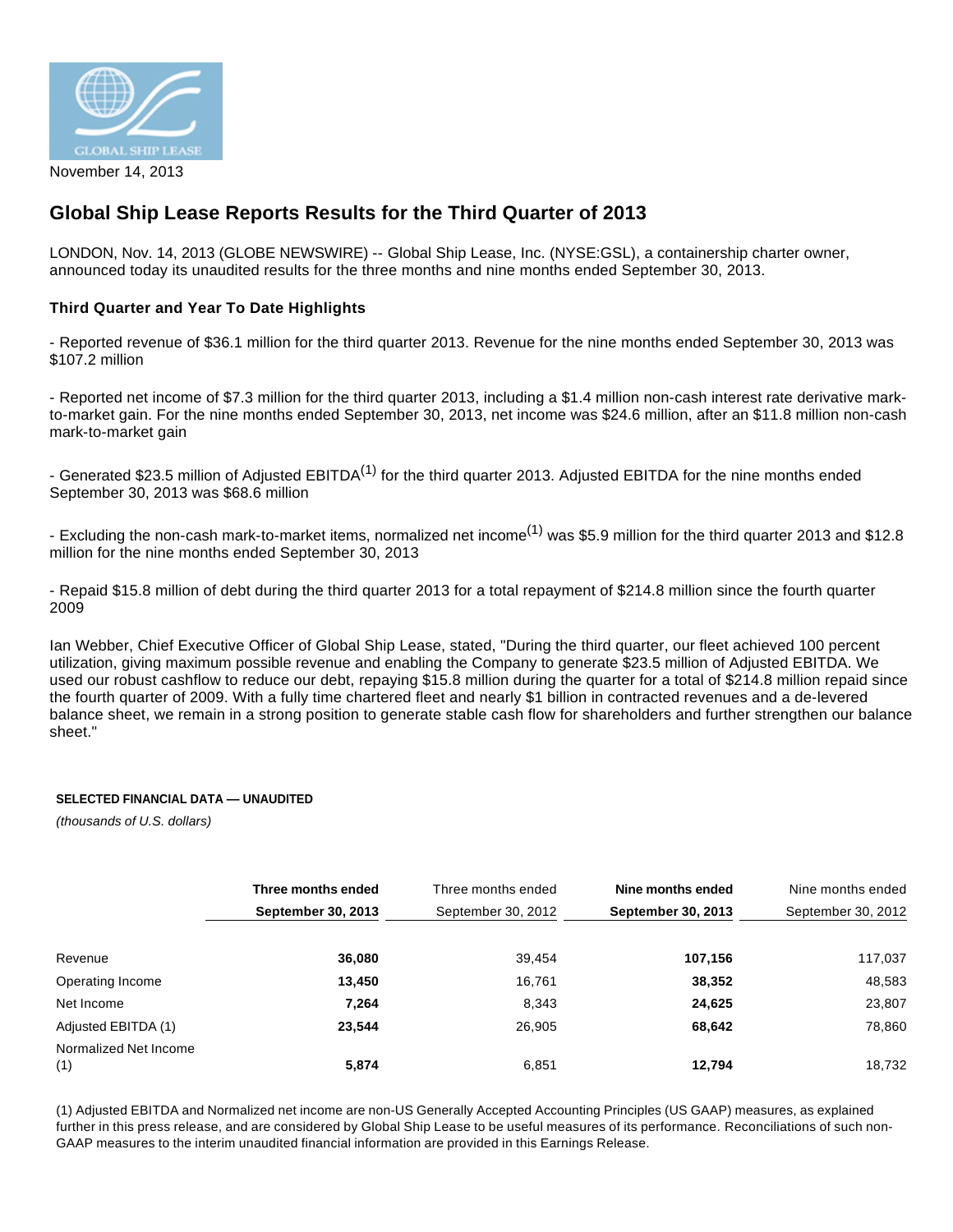### Revenue and Utilization

The 17 vessel fleet generated revenue from fixed rate long-term time charters of \$36.1 million in the three months ended September 30, 2013, down \$3.4 million on revenue of \$39.5 million for the comparative period in 2012 due mainly to reduced revenue for two vessels following charter renewals at lower rates after the initial charters expired in September 2012, offset by less offhire from reduced levels of planned drydocking. There were 1,564 ownership days in the quarter, the same as the comparable period in 2012. There was no offhire in the three months ended September 30, 2013, giving utilization of 100.0%. In the comparable period of 2012, there were 12 days offhire, all for planned drydockings, for utilization of 99.2%.

For the nine months ended September 30, 2013, revenue was \$107.2 million, down \$9.8 million on revenue of \$117.0 million in the comparative period, mainly due to lower revenue from charter renewals and 17 fewer ownership days as 2012 was a leap year, offset by 55 days less offhire, mainly from reduced levels of planned drydockings.

The table below shows fleet utilization for the three and nine months ended September 30, 2013 and 2012 and for the years ended December 31, 2012, 2011, 2010 and 2009.

| Three months ended Nine months ended |          |          |          |          |       |       |       |                                 |
|--------------------------------------|----------|----------|----------|----------|-------|-------|-------|---------------------------------|
|                                      | Sept 30, | Sept 30. | Sept 30. | Sept 30, |       |       |       | Dec 31, Dec 31, Dec 31, Dec 31, |
| Days                                 | 2013     | 2012     | 2013     | 2012     | 2012  | 2011  | 2010  | 2009                            |
|                                      |          |          |          |          |       |       |       |                                 |
| Ownership days                       | 1.564    | 1.564    | 4.641    | 4.658    | 6.222 | 6.205 | 6.205 | 5,968                           |
| Planned offhire - scheduled drydock  | 0        | (12)     | (21)     | (72)     | (82)  | (95)  | 0     | (32)                            |
| Unplanned offhire                    | 0        | 0        | (6)      | (10      | (16)  | (11)  | (3)   | (42)                            |
| Operating days                       | 1.564    | 1.552    | 4.614    | 4.576    | 6.124 | 6.099 | 6.202 | 5.894                           |
|                                      |          |          |          |          |       |       |       |                                 |
| Utilization                          | 100.0%   | 99.2%    | 99.4%    | 98.2%    | 98.4% | 98.3% | 99.9% | 98.8%                           |

There were no drydockings in the second or third quarters of 2013. Two vessels were drydocked in the first quarter 2013. One further vessel has recently undergone its first special survey whilst afloat including an underwater inspection in lieu of a drydocking. As a result, the next scheduled inspection in a drydock is postponed to November 2016. Two drydockings are scheduled for 2014, and none for 2015.

### Vessel Operating Expenses

Vessel operating expenses, which include costs of crew, lubricating oil, spares and insurance, were \$11.1 million for the three months ended September 30, 2013. The average cost per ownership day in the quarter was \$7,127, down \$32 per day or 0.4% on \$7,159 for the comparative period, with increased costs for crew and repairs and maintenance offset by prior period adjustments for port costs.

For the nine months ended September 30, 2013, vessel operating expenses were \$34.3 million, or an average of \$7,391 per day, compared to \$34.1 million in the comparative period, or \$7,315 per day. The increase of \$76 per day, or 1.0%, is mainly due to increased costs for crew and repairs and maintenance offset by prior period adjustments for port costs.

#### **Depreciation**

Depreciation for the three months ended September 30, 2013 was \$10.1 million, the same as for the comparative period.

Depreciation for the nine months ended September 30, 2013 was \$30.3 million, the same as for the comparative period.

#### General and Administrative Costs

General and administrative costs were \$1.5 million in the three months ended September 30, 2013, compared to \$1.4 million in the third quarter of 2012.

For the nine months ended September 30, 2013, general and administrative costs were \$4.5 million compared to \$4.3 million for 2012.

Other Operating Income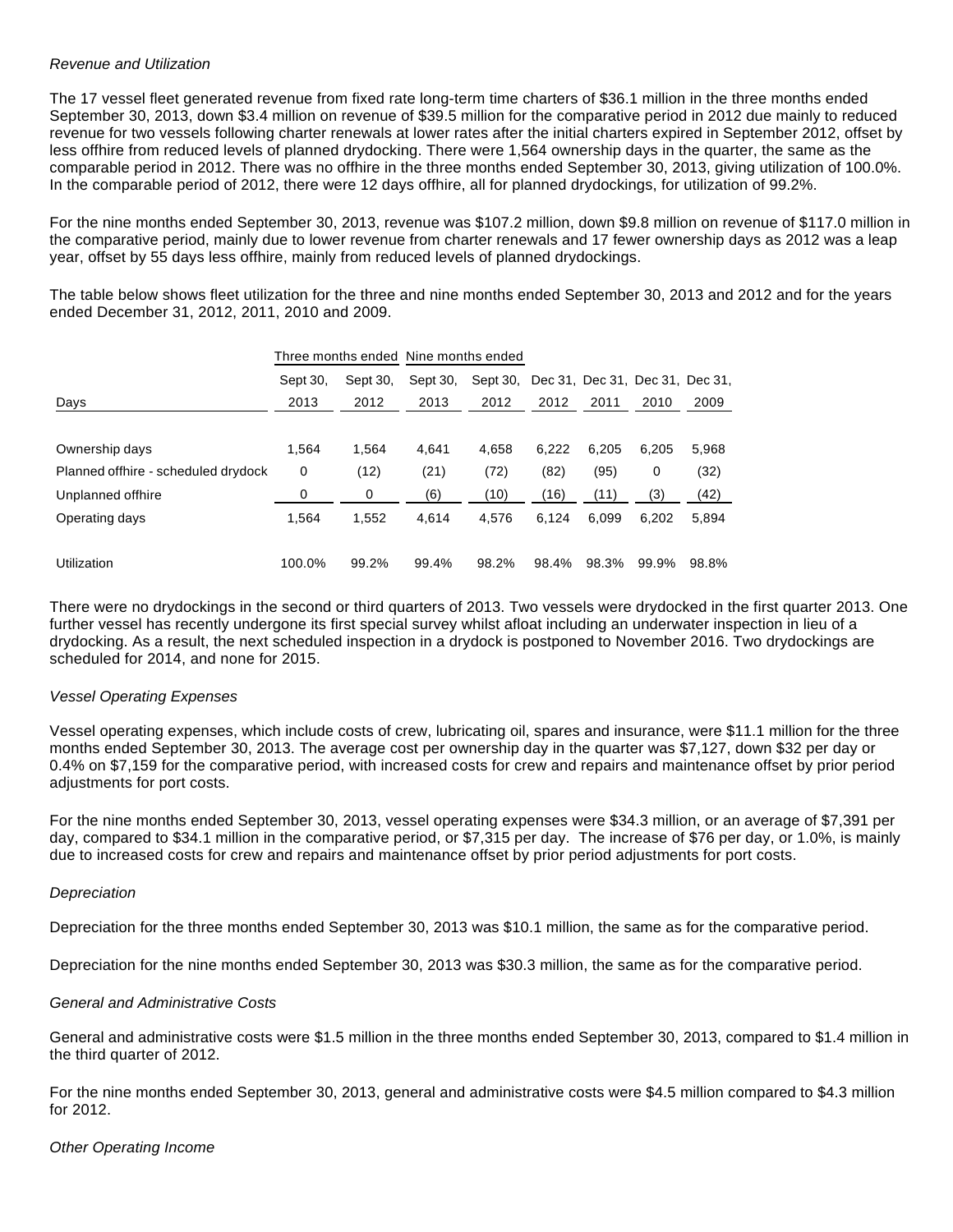Other operating income in the three months ended September 30, 2013 was \$0.1 million, the same as for the third quarter 2012.

For the nine months ended September 30, 2013, other operating income was \$0.3 million, compared to \$0.2 million for the nine months to September 30, 2012.

### Adjusted EBITDA

As a result of the above, Adjusted EBITDA was \$23.5 million for the three months ended September 30, 2013, down from \$26.9 million for the three months ended September 30, 2012.

Adjusted EBITDA for the nine months ended September 30, 2013 was \$68.6 million, compared to \$78.9 million for the comparative period.

#### Interest Expense

Interest expense, excluding the effect of interest rate derivatives which do not qualify for hedge accounting, for the three months ended September 30, 2013 was \$4.7 million. The Company's borrowings under its credit facility averaged \$400.1 million during the three months ended September 30, 2013. There were \$45.0 million preferred shares throughout the period, giving total average borrowings through the three months ended September 30, 2013 of \$445.1 million. Interest expense in the comparative period in 2012 was \$5.3 million on average borrowings, including the preferred shares, of \$505.5 million.

For the nine months ended September 30, 2013, interest expense, excluding the effect of interest rate derivatives which do not qualify for hedge accounting, was \$14.4 million. The Company's borrowings under its credit facility and including the \$45.0 million preferred shares, averaged \$457.1 million during the nine months ended September 30, 2013. Interest expense for the nine months ended September 30, 2012 was \$16.1 million based on average borrowings in that period, including the preferred shares, of \$518.9 million.

Interest income for the three and nine months ended September 30, 2013 and 2012 was not material.

### Effect of Interest Rate Derivatives

The Company hedges its interest rate exposure by entering into derivatives that swap floating rate debt for fixed rate debt to provide long-term stability and predictability to cash flows. The Company's derivative hedging instruments gave a realized loss of \$2.9 million in the three months ended September 30, 2013 for settlement of swaps in the period, as current LIBOR rates are lower than the average fixed rates. This loss is \$1.5 million lower than the \$4.6 million in the three months ended September 30, 2012, as \$253 million of derivatives expired in March 2013. A further \$50 million of derivatives expire November 29, 2013. As these hedges do not qualify for hedge accounting under US GAAP, the outstanding hedges are marked to market at each period end with any change in the fair value being booked to the income and expenditure account as an unrealized gain or loss. There was a \$1.4 million unrealized gain in the three months ended September 30, 2013 for revaluation of the balance sheet position given current LIBOR and movements in the forward curve for interest rates. This compares to an unrealized gain of \$1.5 million in the three months ended September 30, 2012.

For the nine months ended September 30, 2013, the realized loss from hedges was \$11.2 million and the unrealized gain was \$11.8 million. This compares to a realized loss of \$13.7 million and an unrealized gain of \$5.1 million in the nine months ended September 30, 2012.

At September 30, 2013, interest rate derivatives totaled \$327.0 million against floating rate debt of \$429.3 million, including the preferred shares. The total mark-to-market unrealized loss recognized as a liability on the balance sheet at September 30, 2013 was \$23.8 million.

Unrealized mark-to-market adjustments have no impact on operating performance or cash generation in the period reported.

### **Taxation**

Taxation for the three months ended September 30, 2013 was \$24,000, compared to \$22,000 in the third quarter of 2012.

Taxation for the nine months ended September 30, 2013 was \$63,000, compared to \$90,000 for the comparative period in 2012.

#### Net Income/Loss

Net income for the three months ended September 30, 2013 was \$7.3 million after \$1.4 million non-cash interest rate derivative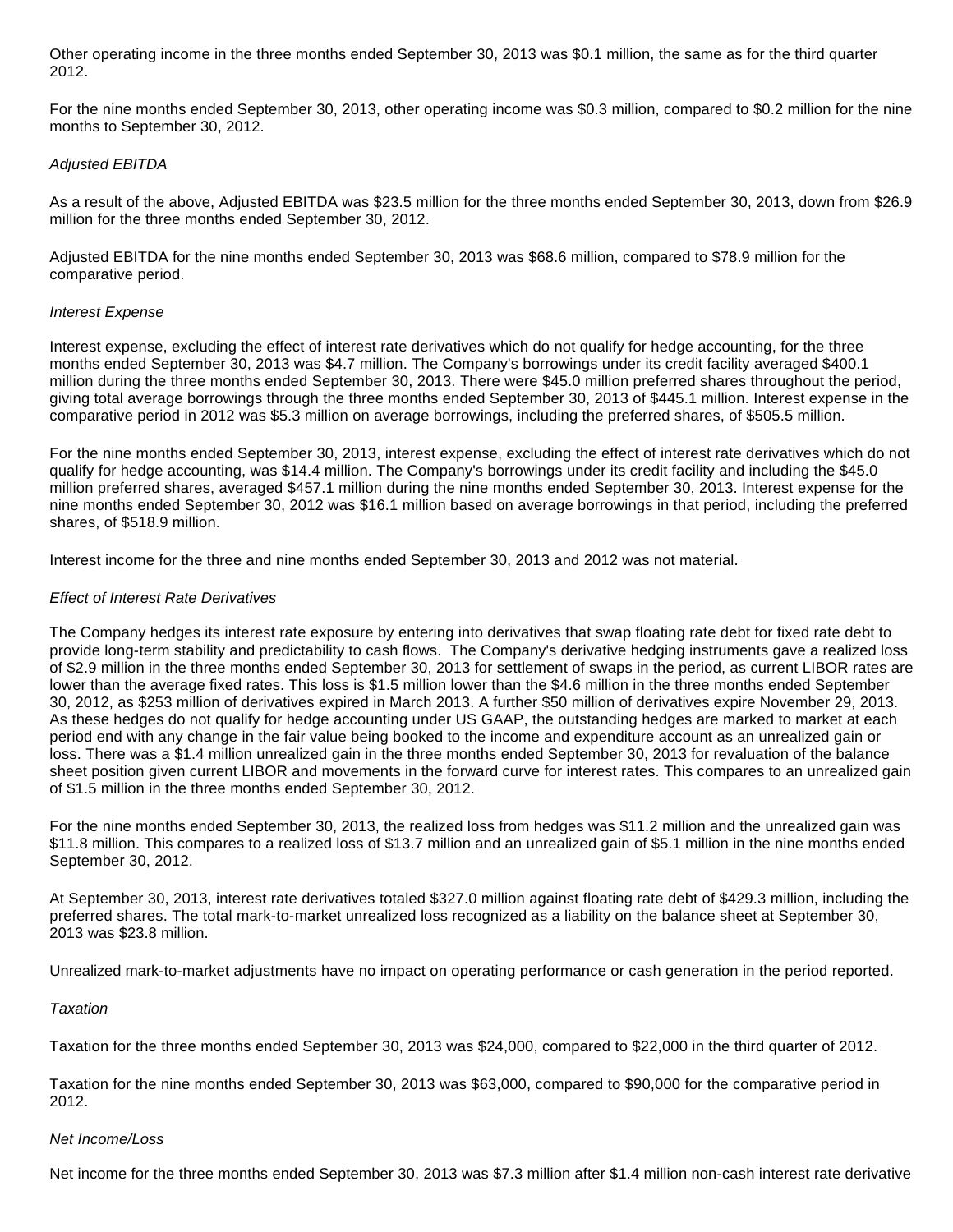mark-to-market gain. For the three months ended September 30, 2012, net income was \$8.3 million after the \$1.5 million noncash interest rate derivative mark-to-market gain. Normalized net income, which excludes the effect of the non-cash interest rate derivative mark-to-market gains and losses, was \$5.9 million for the three months ended September 30, 2013 and \$6.9 million for the three months ended September 30, 2012.

Net income was \$24.6 million for the nine months ended September 30, 2013 after an \$11.8 million non-cash interest rate derivative mark-to-market gain. For the nine months ended September 30, 2012, net income was \$23.8 million after the \$5.1 million non-cash interest rate derivative mark-to-market gain. Normalized net income was \$12.8 million for the nine months ended September 30, 2013 and \$18.7 million for the nine months ended September 30, 2012.

### Credit Facility

The container shipping industry has been experiencing a significant cyclical downturn. As a consequence, there has been a continued decline in charter free market values of containerships since mid-2012. While the Company's stable business model largely insulates it from volatility in the freight and charter markets, a covenant in the credit facility with respect to the Leverage Ratio, which is the ratio of outstanding drawings under the credit facility and the aggregate charter free market value of the secured vessels, causes the Company to be sensitive to significant declines in vessel values. Under the terms of the credit facility, the Leverage Ratio cannot exceed 75%. The Leverage Ratio has little impact on the Company's operating performance, as cash flows are largely predictable under its business model.

In anticipation of the scheduled test of the Leverage Ratio as at November 30, 2012, when the Company expected that the Leverage Ratio would be between 75% and 90%, the Company agreed with its lenders to waive the requirement to perform the Leverage Ratio test until December 1, 2014. Under the terms of the waiver, the fixed interest margin to be paid over LIBOR increased to 3.75%, prepayments became based on cash flow rather than a fixed amount of \$10 million per quarter, and dividends on common shares cannot be paid.

In the three months ended September 30, 2013, a total of \$15.8 million of debt was repaid, leaving a balance outstanding of \$384.3 million.

### **Dividend**

Global Ship Lease is not currently able to pay a dividend on common shares under the terms of the credit facility waiver.

### Fleet

The following table provides information, as at September 30, 2013, about the on-the-water fleet of 17 vessels chartered to CMA CGM.

|                        |                        |              |                 | Remaining      | <b>Earliest</b> | <b>Daily</b>   |
|------------------------|------------------------|--------------|-----------------|----------------|-----------------|----------------|
|                        |                        |              |                 | <b>Charter</b> | <b>Charter</b>  | <b>Charter</b> |
| <b>Vessel</b>          | Capacity               | Year         | <b>Purchase</b> | Term $(2)$     | <b>Expiry</b>   | Rate           |
| Name                   | in TEUs <sup>(1)</sup> | <b>Built</b> | by GSL          | (years)        | Date            | \$             |
| Ville d'Orion          | 4,113                  | 1997         | Dec 2007        | 0.6            | April 1, 2014   | 7,000          |
| Ville d'Aquarius       | 4,113                  | 1996         | Dec 2007        | 0.6            | April 1, 2014   | 7,000          |
| <b>CMA CGM Matisse</b> | 2,262                  | 1999         | Dec 2007        | 3.2            | Sept 21, 2016   | 18,465         |
| <b>CMA CGM Utrillo</b> | 2,262                  | 1999         | Dec 2007        | 3.2            | Sept 11, 2016   | 18,465         |
| Delmas Keta            | 2,207                  | 2003         | Dec 2007        | 4.2            | Sept 20, 2017   | 18,465         |
| Julie Delmas           | 2,207                  | 2002         | Dec 2007        | 4.2            | Sept 11, 2017   | 18,465         |
| Kumasi                 | 2,207                  | 2002         | Dec 2007        | 4.2            | Sept 21, 2017   | 18,465         |
| Marie Delmas           | 2,207                  | 2002         | Dec 2007        | 4.2            | Sept 14, 2017   | 18,465         |
| CMA CGM La Tour        | 2,272                  | 2001         | Dec 2007        | 3.2            | Sept 20, 2016   | 18,465         |
| <b>CMA CGM Manet</b>   | 2,272                  | 2001         | Dec 2007        | 3.2            | Sept 7, 2016    | 18,465         |
| <b>CMA CGM Alcazar</b> | 5,089                  | 2007         | Jan 2008        | 7.2            | Oct 18, 2020    | 33,750         |
| CMA CGM Château d'If   | 5,089                  | 2007         | Jan 2008        | 7.2            | Oct 11, 2020    | 33,750         |
| CMA CGM Thalassa       | 11,040                 | 2008         | Dec 2008        | 12.2           | Oct 1, 2025     | 47,200         |
| CMA CGM Jamaica        | 4,298                  | 2006         | Dec 2008        | 9.2            | Sept 17, 2022   | 25,350         |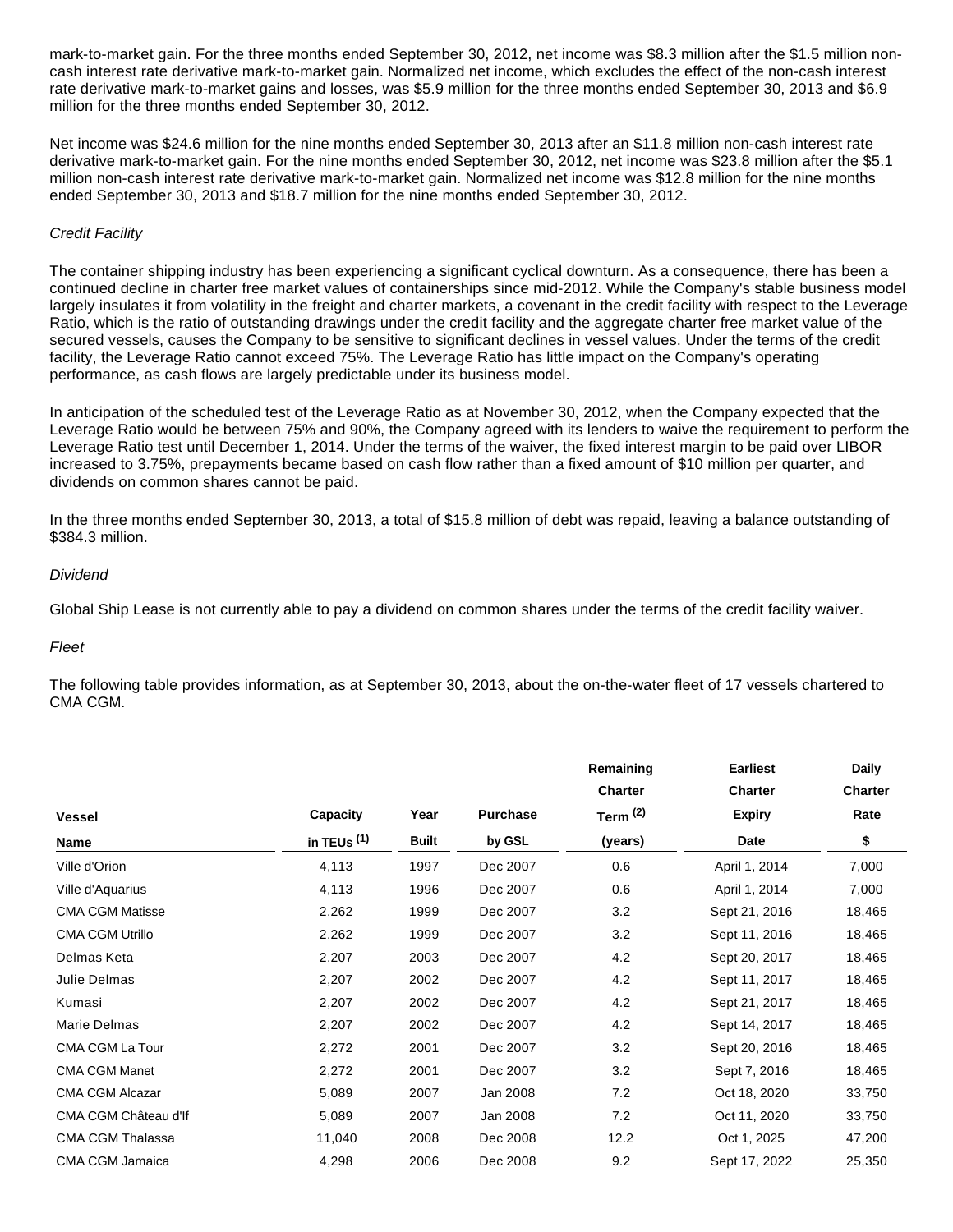| <b>CMA CGM Sambhar</b> | 4.045 | 2006 | Dec 2008 | 9.2 | Sept 16, 2022 | 25,350 |
|------------------------|-------|------|----------|-----|---------------|--------|
| <b>CMA CGM America</b> | 4.045 | 2006 | Dec 2008 | 9.2 | Sept 19, 2022 | 25,350 |
| <b>CMA CGM Berlioz</b> | 6.621 | 2001 | Aug 2009 | 8.C | May 28, 2021  | 34,000 |

#### (1) Twenty-foot Equivalent Units.

(2) As at September 30, 2013. Plus or minus 90 days at charterer's option other than for Ville d'Orion and Ville d'Aquarius, which are plus or minus 30 days.

### **Conference Call and Webcast**

Global Ship Lease will hold a conference call to discuss the Company's results for the three months ended September 30, 2013 today, Thursday, November 14, 2013 at 10:30 a.m. Eastern Time. There are two ways to access the conference call:

(1) Dial-in: (866) 966-9439 or (631) 510-7498; Passcode: 94970340

Please dial in at least 10 minutes prior to 10:30 a.m. Eastern Time to ensure a prompt start to the call.

(2) Live Internet webcast and slide presentation: [http://www.globalshiplease.com](http://www.globalshiplease.com/)

If you are unable to participate at this time, a replay of the call will be available through Thursday, November 28, 2013 at (866) 247-4222 or (631) 510-7499. Enter the code 94970340 to access the audio replay. The webcast will also be archived on the Company's website: [http://www.globalshiplease.com.](http://www.globalshiplease.com/)

### **Annual Report on Form 20F**

Global Ship Lease, Inc has filed its Annual Report for 2012 with the Securities and Exchange Commission. A copy of the report can be found under the Investor Relations section (Annual Reports) of the Company's website at [http://www.globalshiplease.com](http://www.globalshiplease.com/). Shareholders may request a hard copy of the audited financial statements free of charge by contacting the Company at [info@globalshiplease.com](http://www.globenewswire.com/newsroom/ctr?d=10057883&l=50&a=info%40globalshiplease.com&u=mailto%3Ainfo%40globalshiplease.com) or by writing to Global Ship Lease, Inc, care of Global Ship Lease Services Limited, Portland House, Stag Place, London SW1E 5RS or by telephoning +44 (0) 207 869 8806.

### **About Global Ship Lease**

Global Ship Lease is a containership charter owner. Incorporated in the Marshall Islands, Global Ship Lease commenced operations in December 2007 with a business of owning and chartering out containerships under long-term, fixed rate charters to top tier container liner companies.

Global Ship Lease owns 17 vessels with a total capacity of 66,349 TEU with an average age, weighted by TEU capacity, at September 30, 2013 of 9.6 years. All of the current vessels are fixed on charters to CMA CGM with an average remaining term of 5.5 years, or 6.7 years on a weighted basis.

### **Reconciliation of Non-U.S. GAAP Financial Measures**

#### A. Adjusted EBITDA

Adjusted EBITDA represents Net income (loss) before interest income and expense including amortization of deferred finance costs, realized and unrealized gain (loss) on derivatives, income taxes, depreciation, amortization and impairment charges. Adjusted EBITDA is a non-US GAAP quantitative measure used to assist in the assessment of the Company's ability to generate cash from its operations. We believe that the presentation of Adjusted EBITDA is useful to investors because it is frequently used by securities analysts, investors and other interested parties in the evaluation of companies in our industry. Adjusted EBITDA is not defined in US GAAP and should not be considered to be an alternate to Net income (loss) or any other financial metric required by such accounting principles.

#### **ADJUSTED EBITDA - UNAUDITED**

(thousands of U.S. dollars)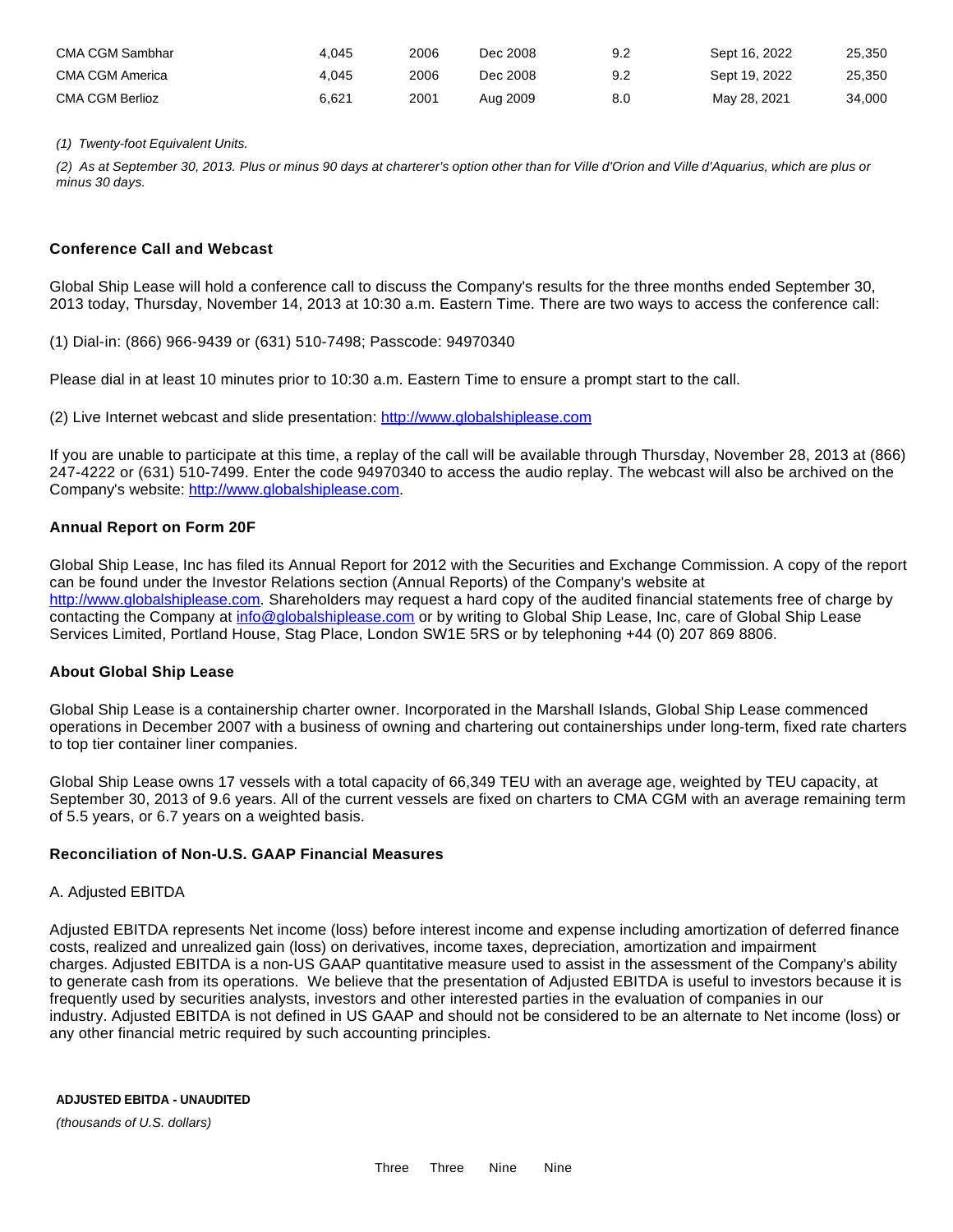|                                                | months  |                                     | months months months |         |
|------------------------------------------------|---------|-------------------------------------|----------------------|---------|
|                                                | ended   | ended                               | ended                | ended   |
|                                                |         | Sept 30, Sept 30, Sept 30, Sept 30, |                      |         |
|                                                | 2013    | 2012                                | 2013                 | 2012    |
|                                                |         |                                     |                      |         |
| Net income                                     | 7,264   | 8,343                               | 24,625               | 23,807  |
|                                                |         |                                     |                      |         |
| Adjust: Depreciation                           | 10.094  | 10,144                              | 30,290               | 30,277  |
| Interest income                                |         | (12)<br>(22)                        | (35)                 | (66)    |
| Interest expense                               | 4,687   | 5,272                               | 14,363               | 16,087  |
| Realized loss on interest rate derivatives     | 2,877   | 4.638                               | 11,167               | 13,740  |
| Unrealized (gain) on interest rate derivatives | (1,390) |                                     | $(1,492)$ $(11,831)$ | (5,075) |
| Income tax                                     |         | 24<br>22                            | 63                   | 90      |
|                                                |         |                                     |                      |         |
| <b>Adjusted EBITDA</b>                         | 23.544  | 26,905                              | 68,642               | 78,860  |

#### B. Normalized net income

Normalized net income represents Net income (loss) adjusted for the unrealized gain (loss) on derivatives, the accelerated write off of a portion of deferred financing costs and impairment charges. Normalized net income is a non-GAAP quantitative measure which we believe will assist investors and analysts who often adjust reported net income for non-operating items such as change in fair value of derivatives to eliminate the effect of non cash non-operating items that do not affect operating performance or cash generated. Normalized net income is not defined in US GAAP and should not be considered to be an alternate to Net income (loss) or any other financial metric required by such accounting principles.

#### **NORMALIZED NET INCOME - UNAUDITED**

(thousands of U.S. dollars)

|                                                                                 | Three | Three | Nine                                | Nine    |
|---------------------------------------------------------------------------------|-------|-------|-------------------------------------|---------|
|                                                                                 |       |       | months months months months         |         |
|                                                                                 | ended | ended | ended                               | ended   |
|                                                                                 |       |       | Sept 30, Sept 30, Sept 30, Sept 30, |         |
|                                                                                 | 2013  | 2012  | 2013                                | 2012    |
|                                                                                 |       |       |                                     |         |
| Net income (loss)                                                               | 7.264 |       | 8.343 24.625                        | 23.807  |
| Adjust: Unrealized (gain) on interest rate derivatives (1,390) (1,492) (11,831) |       |       |                                     | (5,075) |
|                                                                                 |       |       |                                     |         |
| Normalized net income                                                           | 5,874 | 6,851 | 12,794                              | 18,732  |

#### **Safe Harbor Statement**

This communication contains forward-looking statements. Forward-looking statements provide Global Ship Lease's current expectations or forecasts of future events. Forward-looking statements include statements about Global Ship Lease's expectations, beliefs, plans, objectives, intentions, assumptions and other statements that are not historical facts. Words or phrases such as "anticipate," "believe," "continue," "estimate," "expect," "intend," "may," "ongoing," "plan," "potential," "predict," "project," "will" or similar words or phrases, or the negatives of those words or phrases, may identify forward-looking statements, but the absence of these words does not necessarily mean that a statement is not forward-looking. These forwardlooking statements are based on assumptions that may be incorrect, and Global Ship Lease cannot assure you that these projections included in these forward-looking statements will come to pass. Actual results could differ materially from those expressed or implied by the forward-looking statements as a result of various factors.

The risks and uncertainties include, but are not limited to: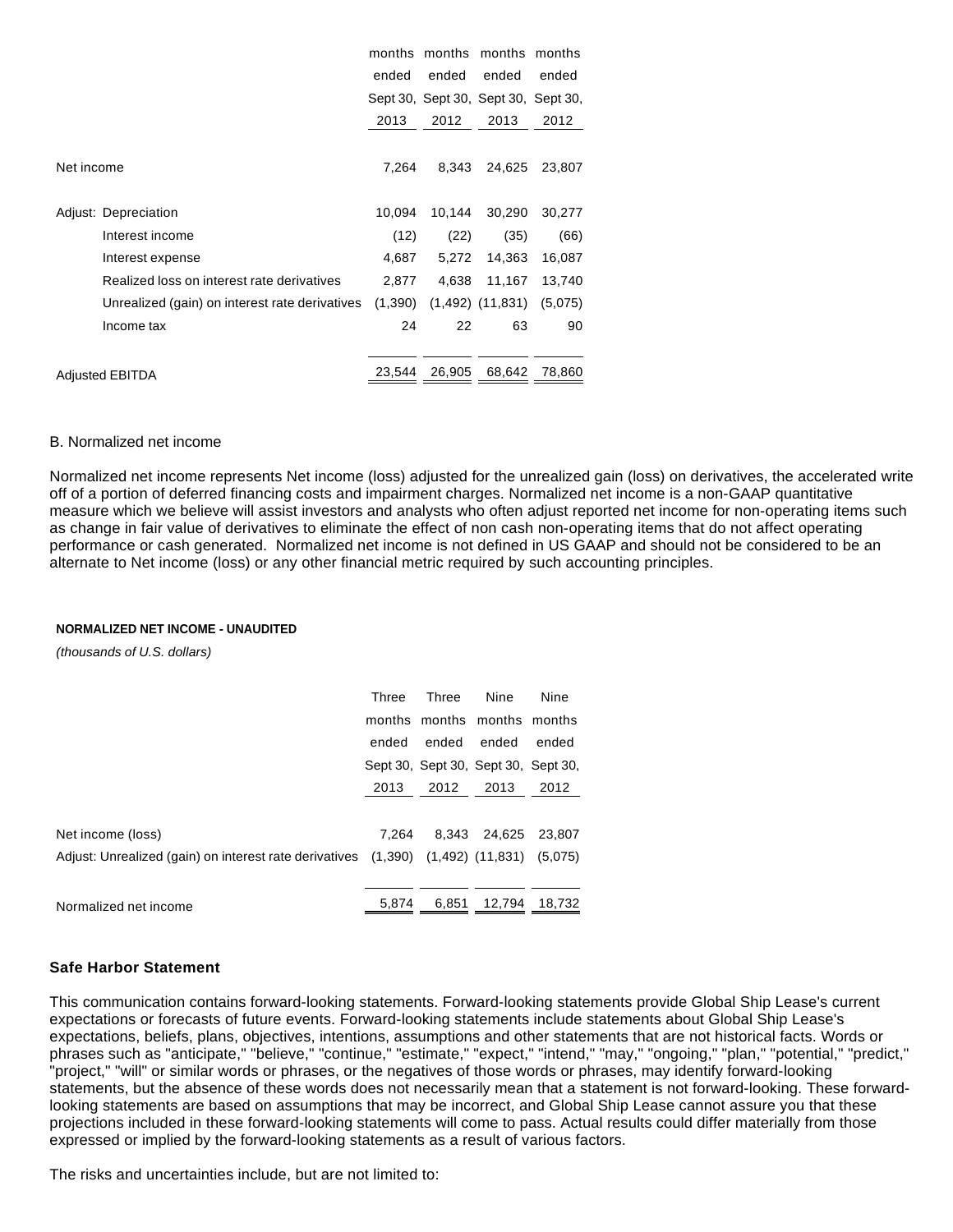- future operating or financial results:
- expectations regarding the future growth of the container shipping industry, including the rates of annual demand and supply growth;
- the financial condition of CMA CGM, our sole charterer and only source of operating revenue, and its ability to pay charterhire in accordance with the charters;
- Global Ship Lease's financial condition and liquidity, including its ability to obtain additional waivers which might be necessary under the existing credit facility or obtain additional financing to fund capital expenditures, vessel acquisitions and other general corporate purposes;
- Global Ship Lease's ability to meet its financial covenants and repay its credit facility;
- Global Ship Lease's expectations relating to dividend payments and forecasts of its ability to make such payments including the availability of cash and the impact of constraints under its credit facility;
- future acquisitions, business strategy and expected capital spending;
- operating expenses, availability of crew, number of off-hire days, drydocking and survey requirements and insurance costs;
- general market conditions and shipping industry trends, including charter rates and factors affecting supply and demand;
- assumptions regarding interest rates and inflation;
- changes in the rate of growth of global and various regional economies;
- risks incidental to vessel operation, including piracy, discharge of pollutants and vessel accidents and damage including total or constructive total loss;
- estimated future capital expenditures needed to preserve its capital base;
- Global Ship Lease's expectations about the availability of ships to purchase, the time that it may take to construct new ships, or the useful lives of its ships;
- Global Ship Lease's continued ability to enter into or renew long-term, fixed-rate charters;
- the continued performance of existing long-term, fixed-rate time charters;
- Global Ship Lease's ability to capitalize on its management's and board of directors' relationships and reputations in the containership industry to its advantage;
- changes in governmental and classification societies' rules and regulations or actions taken by regulatory authorities;
- expectations about the availability of insurance on commercially reasonable terms;
- unanticipated changes in laws and regulations including taxation;
- potential liability from future litigation.

Forward-looking statements are subject to known and unknown risks and uncertainties and are based on potentially inaccurate assumptions that could cause actual results to differ materially from those expected or implied by the forward-looking statements. Global Ship Lease's actual results could differ materially from those anticipated in forward-looking statements for many reasons specifically as described in Global Ship Lease's filings with the SEC. Accordingly, you should not unduly rely on these forward-looking statements, which speak only as of the date of this communication. Global Ship Lease undertakes no obligation to publicly revise any forward-looking statement to reflect circumstances or events after the date of this communication or to reflect the occurrence of unanticipated events. You should, however, review the factors and risks Global Ship Lease describes in the reports it will file from time to time with the SEC after the date of this communication.

#### **Global Ship Lease, Inc.**

#### **Interim Unaudited ConsolidatedStatements of Income**

(Expressed in thousands of U.S. dollars except share data)

|                           | Three months ended September 30, Nine months ended September 30, |          |           |           |
|---------------------------|------------------------------------------------------------------|----------|-----------|-----------|
|                           | 2013                                                             | 2012     | 2013      | 2012      |
| <b>Operating Revenues</b> |                                                                  |          |           |           |
| Time charter revenue      | \$36,080                                                         | \$39,454 | \$107,156 | \$117,037 |
| <b>Operating Expenses</b> |                                                                  |          |           |           |
| Vessel operating expenses | 11.146                                                           | 11,196   | 34,300    | 34,073    |
| Depreciation              | 10,094                                                           | 10,144   | 30,290    | 30,277    |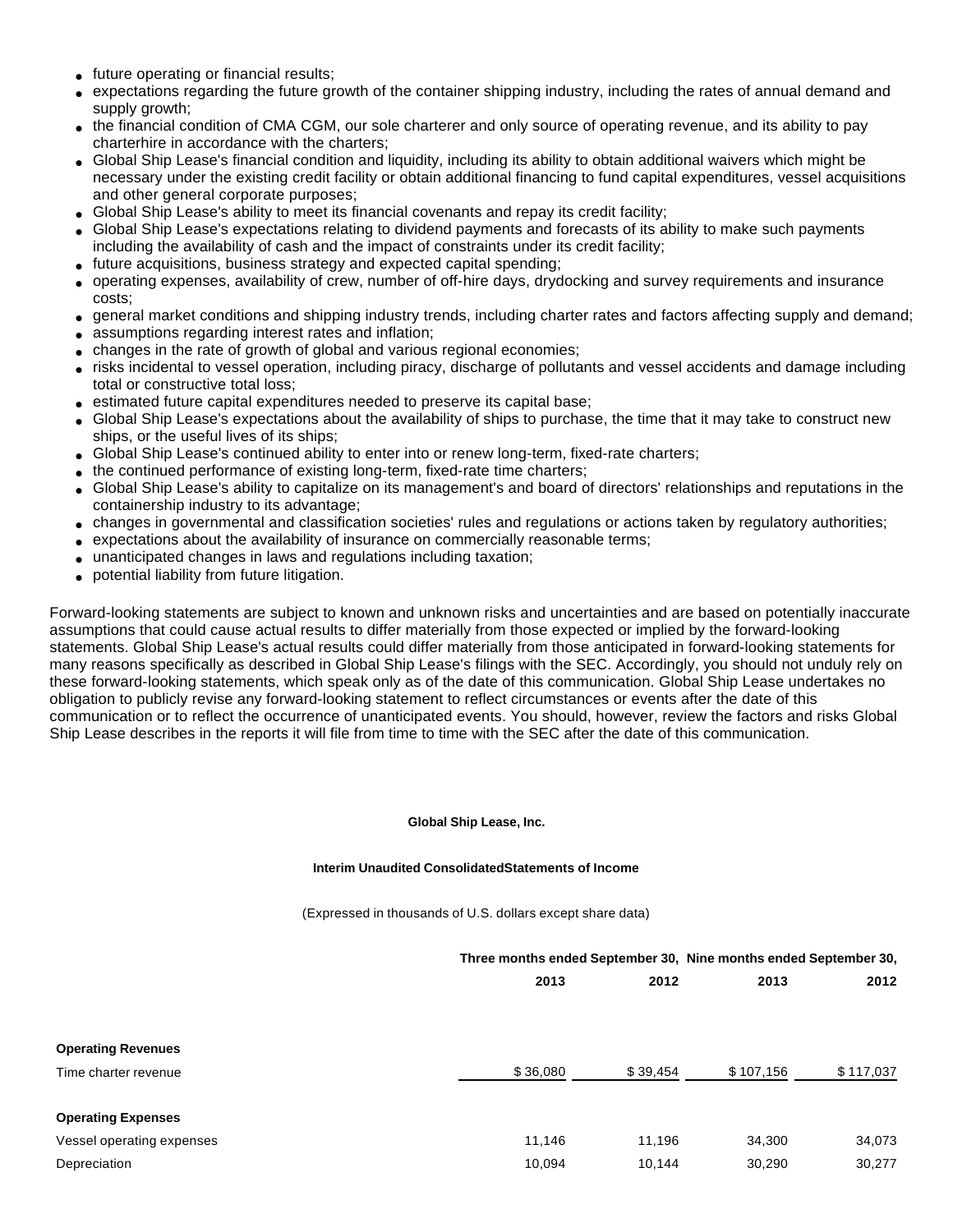| General and administrative                   | 1,490    | 1,421   | 4,546     | 4,330     |
|----------------------------------------------|----------|---------|-----------|-----------|
| Other operating income                       | (100)    | (68)    | (332)     | (226)     |
| Total operating expenses                     | 22,630   | 22,693  | 68,804    | 68,454    |
| <b>Operating Income</b>                      | 13,450   | 16,761  | 38,352    | 48,583    |
| <b>Non Operating Income (Expense)</b>        |          |         |           |           |
| Interest income                              | 12       | 22      | 35        | 66        |
| Interest expense                             | (4,687)  | (5,272) | (14, 363) | (16,087)  |
| Realized loss on interest rate derivatives   | (2, 877) | (4,638) | (11, 167) | (13, 740) |
| Unrealized gain on interest rate derivatives | 1,390    | 1,492   | 11,831    | 5,075     |
| Income before Income Taxes                   | 7,288    | 8,365   | 24,688    | 23,897    |
| Income taxes                                 | (24)     | (22)    | (63)      | (90)      |
| <b>Net Income</b>                            | \$7,264  | \$8,343 | \$24,625  | \$23,807  |
|                                              |          |         |           |           |
| <b>Earnings per Share</b>                    |          |         |           |           |
|                                              |          |         |           |           |

| Weighted average number of Class A common shares outstanding |            |            |            |            |
|--------------------------------------------------------------|------------|------------|------------|------------|
| Basic                                                        | 47,513,934 | 47,481,864 | 47,513,934 | 47,481,733 |
| <b>Diluted</b>                                               | 47,769,990 | 47,636,298 | 47,763,314 | 47,600,196 |
| Net income per Class A common share                          |            |            |            |            |
| Basic                                                        | \$0.15     | \$0.18     | \$0.52     | \$0.50     |
| <b>Diluted</b>                                               | \$0.15     | \$0.18     | \$0.52     | \$0.50     |
| Weighted average number of Class B common shares outstanding |            |            |            |            |
| Basic and diluted                                            | 7,405,956  | 7,405,956  | 7,405,956  | 7,405,956  |
| Net income per Class B common share                          |            |            |            |            |
| Basic and diluted                                            | \$0.00     | \$0.00     | \$0.00     | \$0.00     |

### **Global Ship Lease, Inc.**

### **Interim Unaudited ConsolidatedBalance Sheets**

(Expressed in thousands of U.S. dollars)

| September 30, December 31, |      |
|----------------------------|------|
| 2013                       | 2012 |

#### **Assets**

| Cash and cash equivalents | \$26.852 | \$26.145 |
|---------------------------|----------|----------|
| Restricted cash           |          |          |
| Accounts receivable       | 7.328    | 14.417   |
| Prepaid expenses          | 1.273    | 795      |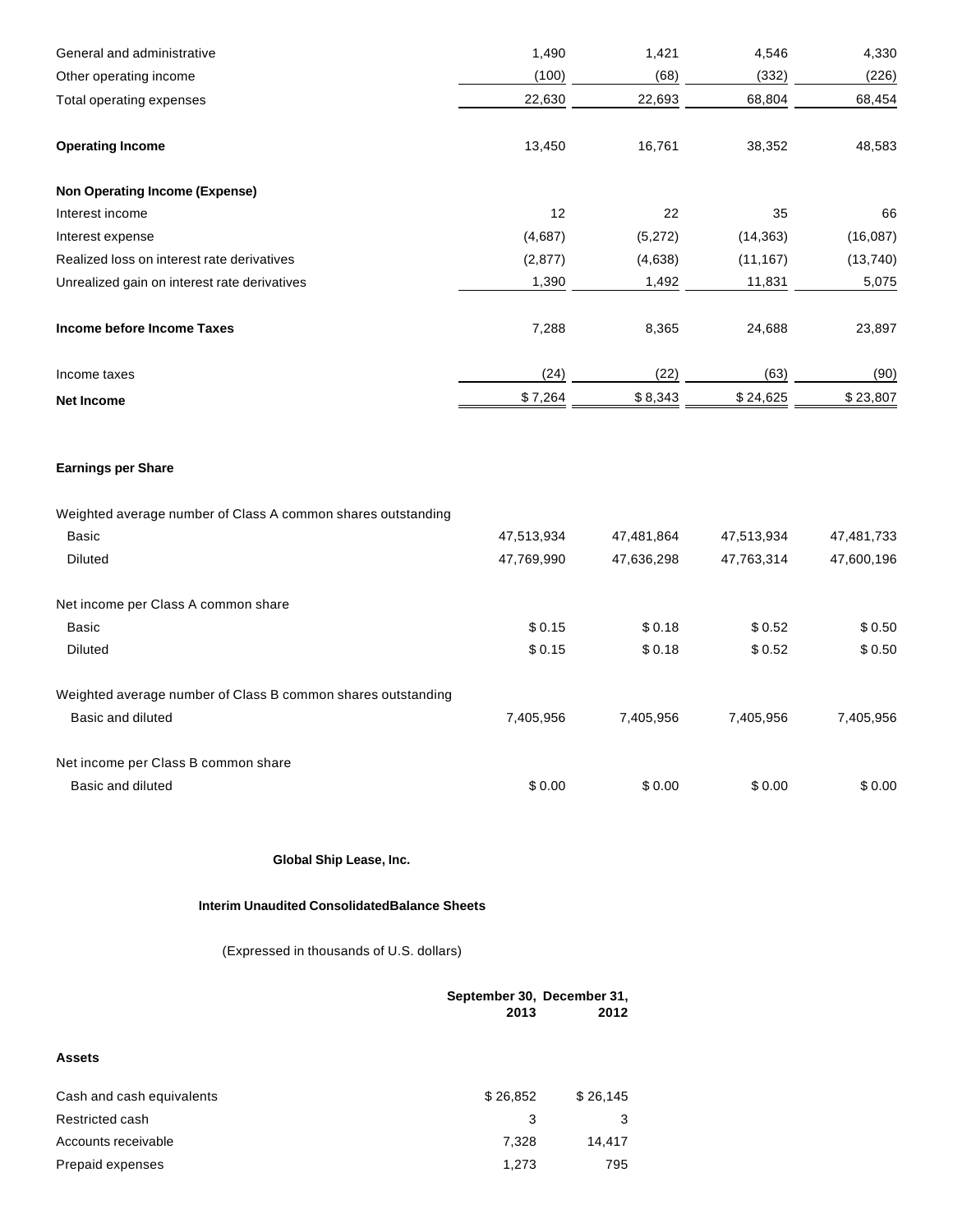| Other receivables                                                               | 1,237     | 1,165     |
|---------------------------------------------------------------------------------|-----------|-----------|
| Deferred financing costs                                                        | 1,538     | 1,493     |
|                                                                                 |           |           |
| Total current assets                                                            | 38,231    | 44,018    |
|                                                                                 |           |           |
|                                                                                 |           |           |
| Vessels in operation                                                            | 827,959   | 856,394   |
| Other fixed assets                                                              | 11        | 29        |
| Intangible assets                                                               | 58        | 73        |
| Deferred financing costs                                                        | 2,116     | 3,166     |
|                                                                                 |           |           |
| Total non-current assets                                                        | 830,144   | 859,662   |
| <b>Total Assets</b>                                                             | \$868,375 | \$903,680 |
| <b>Liabilities and Stockholders' Equity</b>                                     |           |           |
|                                                                                 |           |           |
| <b>Liabilities</b>                                                              |           |           |
| Current portion of long term debt                                               | \$60,937  | \$50,572  |
| Intangible liability - charter agreements                                       | 2,119     | 2,119     |
| Accounts payable                                                                | 1,286     | 5,353     |
| Accrued expenses                                                                | 4,076     | 5,419     |
| Derivative instruments                                                          | 9,974     | 12,225    |
|                                                                                 |           |           |
| <b>Total current liabilities</b>                                                | 78,392    | 75,688    |
|                                                                                 |           |           |
| Long term debt                                                                  | 323,339   | 375,104   |
| <b>Preferred shares</b>                                                         | 44,976    | 44,976    |
| Intangible liability - charter agreements                                       | 16,344    | 17,931    |
| Deferred tax liability                                                          | 39        | 27        |
| Derivative instruments                                                          | 13,786    | 23,366    |
|                                                                                 |           |           |
| Total long term liabilities                                                     | 398,484   | 461,404   |
|                                                                                 |           |           |
|                                                                                 |           |           |
| <b>Total Liabilities</b>                                                        | \$476,876 | \$537,092 |
| Commitments and contingencies                                                   |           |           |
|                                                                                 |           |           |
| <b>Stockholders' Equity</b>                                                     |           |           |
| Class A Common stock - authorized                                               |           |           |
| 214,000,000 shares with a \$0.01 par value;                                     |           |           |
| 47,513,934 shares issued and outstanding (2012 - 47,481,864)                    | \$475     | \$475     |
| Class B Common stock - authorized<br>20,000,000 shares with a \$0.01 par value; |           |           |
| 7,405,956 shares issued and outstanding $(2012 - 7,405,956)$                    | 74        | 74        |
|                                                                                 |           |           |
| Additional paid in capital                                                      | 352,602   | 352,316   |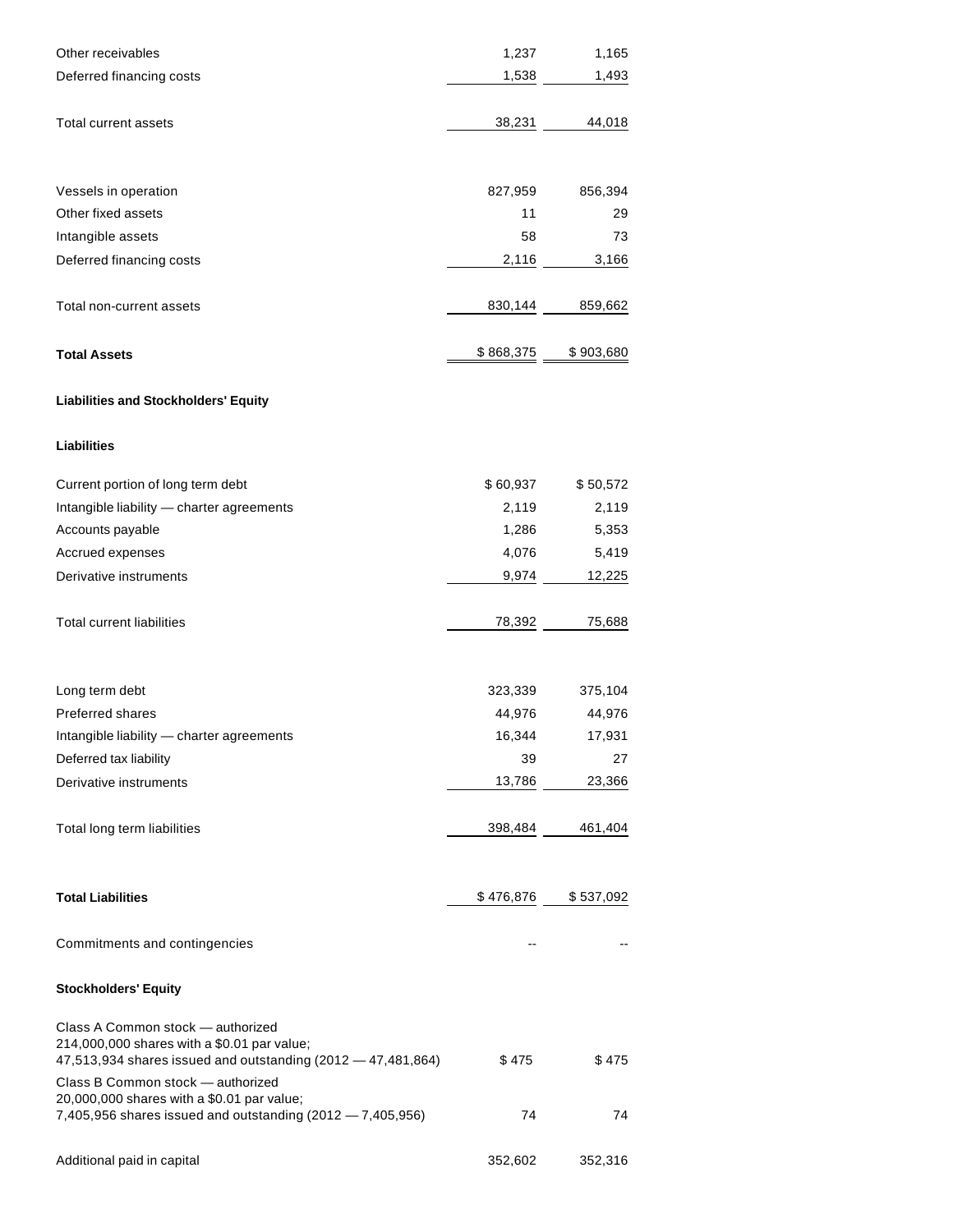| Retained earnings                                 | 38.348    | 13,723    |  |
|---------------------------------------------------|-----------|-----------|--|
| <b>Total Stockholders' Equity</b>                 | 391.499   | 366,588   |  |
| <b>Total Liabilities and Stockholders' Equity</b> | \$868,375 | \$903,680 |  |

## **Global Ship Lease, Inc.**

### **Interim Unaudited Consolidated Statements of Cash Flows**

(Expressed in thousands of U.S. dollars)

|                                                                                            | Three months ended September 30, Nine months ended September 30, |          |           |           |
|--------------------------------------------------------------------------------------------|------------------------------------------------------------------|----------|-----------|-----------|
|                                                                                            | 2013                                                             | 2012     | 2013      | 2012      |
| <b>Cash Flows from Operating Activities</b>                                                |                                                                  |          |           |           |
| Net income                                                                                 | \$7,264                                                          | \$8,343  | \$24,625  | \$23,807  |
| Adjustments to Reconcile Net income to Net Cash Provided by<br><b>Operating Activities</b> |                                                                  |          |           |           |
| Depreciation                                                                               | 10,094                                                           | 10,144   | 30,290    | 30,277    |
| Amortization of deferred financing costs                                                   | 342                                                              | 300      | 1,005     | 913       |
| Change in fair value of derivative instruments                                             | (1, 390)                                                         | (1, 492) | (11, 831) | (5,075)   |
| Amortization of intangible liability                                                       | (530)                                                            | (530)    | (1,589)   | (1,589)   |
| Settlement of hedges which do not qualify for hedge accounting                             | 2,877                                                            | 4,638    | 11,167    | 13,740    |
| Share based compensation                                                                   | 101                                                              | 131      | 286       | 378       |
| (Increase) decrease in other receivables and other assets                                  | (2,031)                                                          | 5,977    | 6,495     | 6,472     |
| (Decrease) increase in accounts payable and other liabilities                              | (1, 161)                                                         | (2, 226) | (4, 577)  | (105)     |
| Unrealized foreign exchange (gain) loss                                                    | 12                                                               | 2        | 10        | 12        |
| <b>Net Cash Provided by Operating Activities</b>                                           | 15,578                                                           | 25,287   | 55,881    | 68,830    |
| <b>Cash Flows from Investing Activities</b>                                                |                                                                  |          |           |           |
| Settlement of hedges which do not qualify for hedge accounting                             | (2, 877)                                                         | (4,638)  | (11, 167) | (13, 740) |
| Cash paid for drydockings                                                                  | (1,003)                                                          | (792)    | (2,607)   | (4,730)   |
| <b>Net Cash Used in Investing Activities</b>                                               | (3,880)                                                          | (5, 430) | (13,774)  | (18, 470) |
| <b>Cash Flows from Financing Activities</b>                                                |                                                                  |          |           |           |
| Repayment of debt                                                                          | (15,803)                                                         | (23,000) | (41, 400) | (46, 856) |
| Variation in restricted cash                                                               |                                                                  | 3,024    |           | 3,024     |
| Repayment of preferred shares                                                              |                                                                  | (3,024)  |           | (3,024)   |
| <b>Net Cash Used in Financing Activities</b>                                               | (15, 803)                                                        | (23,000) | (41, 400) | (46, 856) |
| Net (decrease) increase in Cash and Cash Equivalents                                       | (4, 105)                                                         | (3, 143) | 707       | 3,504     |
| Cash and Cash Equivalents at start of Period                                               | 30,957                                                           | 32,461   | 26,145    | 25,814    |